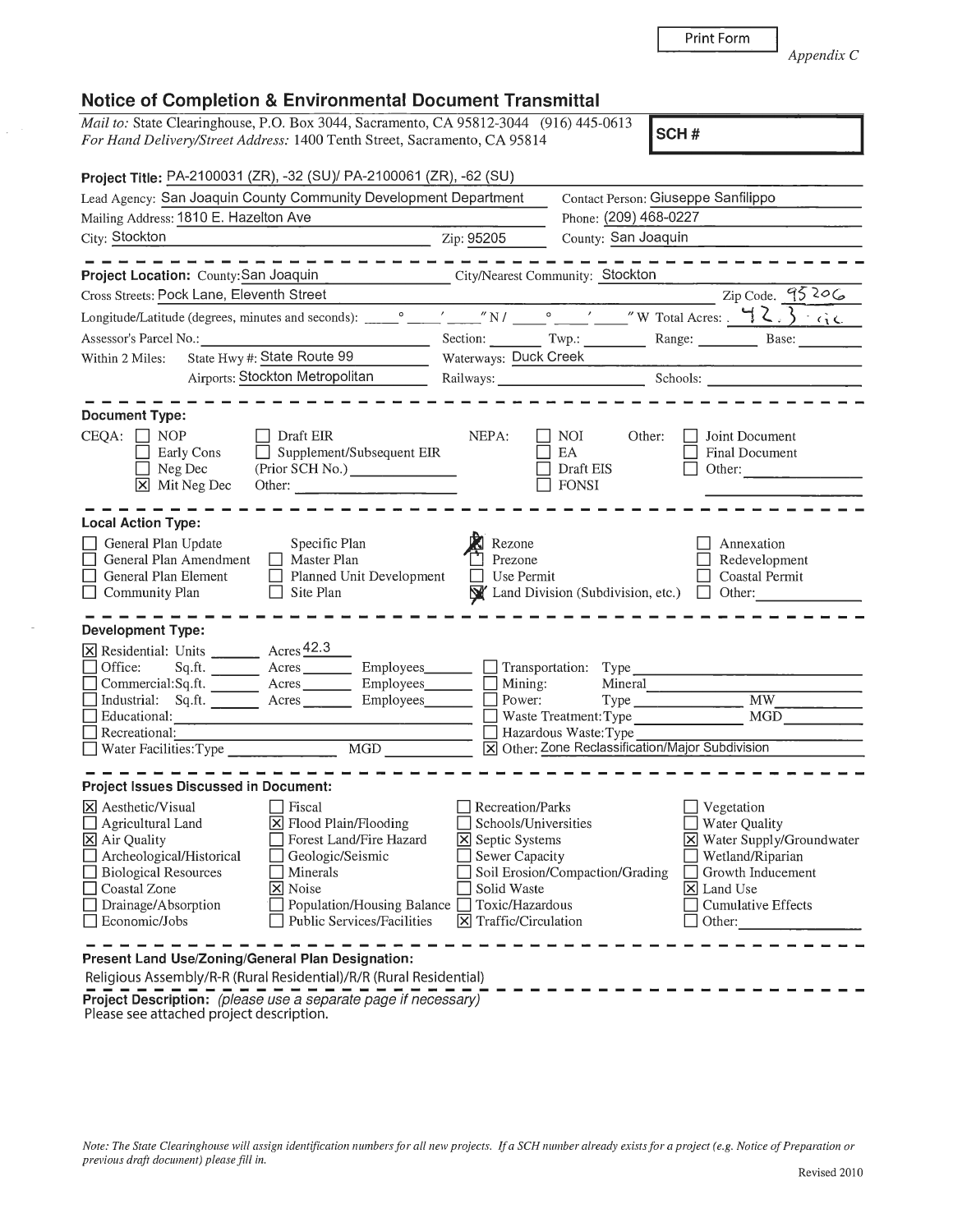## **Reviewing Agencies Checklist**

| Lead Agencies may recommend State Clearinghouse distribution by marking agencies below with and "X".<br>If you have already sent your document to the agency please denote that with an "S". |                                                     |  |  |
|----------------------------------------------------------------------------------------------------------------------------------------------------------------------------------------------|-----------------------------------------------------|--|--|
| X<br>Air Resources Board                                                                                                                                                                     | Office of Historic Preservation                     |  |  |
| Boating & Waterways, Department of                                                                                                                                                           | Office of Public School Construction                |  |  |
| California Emergency Management Agency                                                                                                                                                       | Parks & Recreation, Department of                   |  |  |
| California Highway Patrol                                                                                                                                                                    | Pesticide Regulation, Department of                 |  |  |
| $\overline{\mathsf{x}}$<br>Caltrans District #10                                                                                                                                             | Public Utilities Commission                         |  |  |
| Caltrans Division of Aeronautics                                                                                                                                                             | X.<br>Regional WQCB #5s                             |  |  |
| Caltrans Planning                                                                                                                                                                            | Resources Agency                                    |  |  |
| Central Valley Flood Protection Board                                                                                                                                                        | Resources Recycling and Recovery, Department of     |  |  |
| Coachella Valley Mtns. Conservancy<br>$\mathcal{L}$                                                                                                                                          | S.F. Bay Conservation & Development Comm.           |  |  |
| Coastal Commission                                                                                                                                                                           | San Gabriel & Lower L.A. Rivers & Mtns. Conservancy |  |  |
| Colorado River Board                                                                                                                                                                         | San Joaquin River Conservancy                       |  |  |
| Conservation, Department of<br>$\sim$ $-$                                                                                                                                                    | Santa Monica Mtns. Conservancy                      |  |  |
| Corrections, Department of<br>$\mathbb{R}^2$                                                                                                                                                 | <b>State Lands Commission</b>                       |  |  |
| Delta Protection Commission                                                                                                                                                                  | SWRCB: Clean Water Grants                           |  |  |
| Education, Department of                                                                                                                                                                     | <b>SWRCB: Water Quality</b>                         |  |  |
| <b>Energy Commission</b>                                                                                                                                                                     | <b>SWRCB: Water Rights</b>                          |  |  |
| $\overline{X}$<br>Fish & Game Region $#2$                                                                                                                                                    | Tahoe Regional Planning Agency                      |  |  |
| Food & Agriculture, Department of                                                                                                                                                            | Toxic Substances Control, Department of             |  |  |
| Forestry and Fire Protection, Department of                                                                                                                                                  | Water Resources, Department of                      |  |  |
| General Services, Department of                                                                                                                                                              |                                                     |  |  |
| Health Services, Department of                                                                                                                                                               |                                                     |  |  |
| Housing & Community Development                                                                                                                                                              | Other:                                              |  |  |
| Native American Heritage Commission                                                                                                                                                          |                                                     |  |  |
| Local Public Review Period (to be filled in by lead agency)<br>Starting Date $\frac{1}{2} - 2(-1)(-1) + 2$                                                                                   | Ending Date & 23 UL                                 |  |  |
| Lead Agency (Complete if applicable):                                                                                                                                                        |                                                     |  |  |
| Consulting Firm: NorthStar Engineering Group                                                                                                                                                 | Applicant: Pock Lane Partners, LLC.                 |  |  |
| Address: 620 12th Street                                                                                                                                                                     | Address: 119 E. Weber Ave                           |  |  |
| City/State/Zip: Modesto/CA/95354                                                                                                                                                             | City/State/Zip: Stockton/CA/95202                   |  |  |
| Contact: Pamela Hurban                                                                                                                                                                       | Phone: 209-939-9025                                 |  |  |
| Phone: 209-524-3525                                                                                                                                                                          |                                                     |  |  |
| Signature of Lead Agency Representative:                                                                                                                                                     | Date: $5 - 24 - 221$                                |  |  |

Authority cited: Section 21083, Public Resources Code. Reference: Section 21161, Public Resources Code.